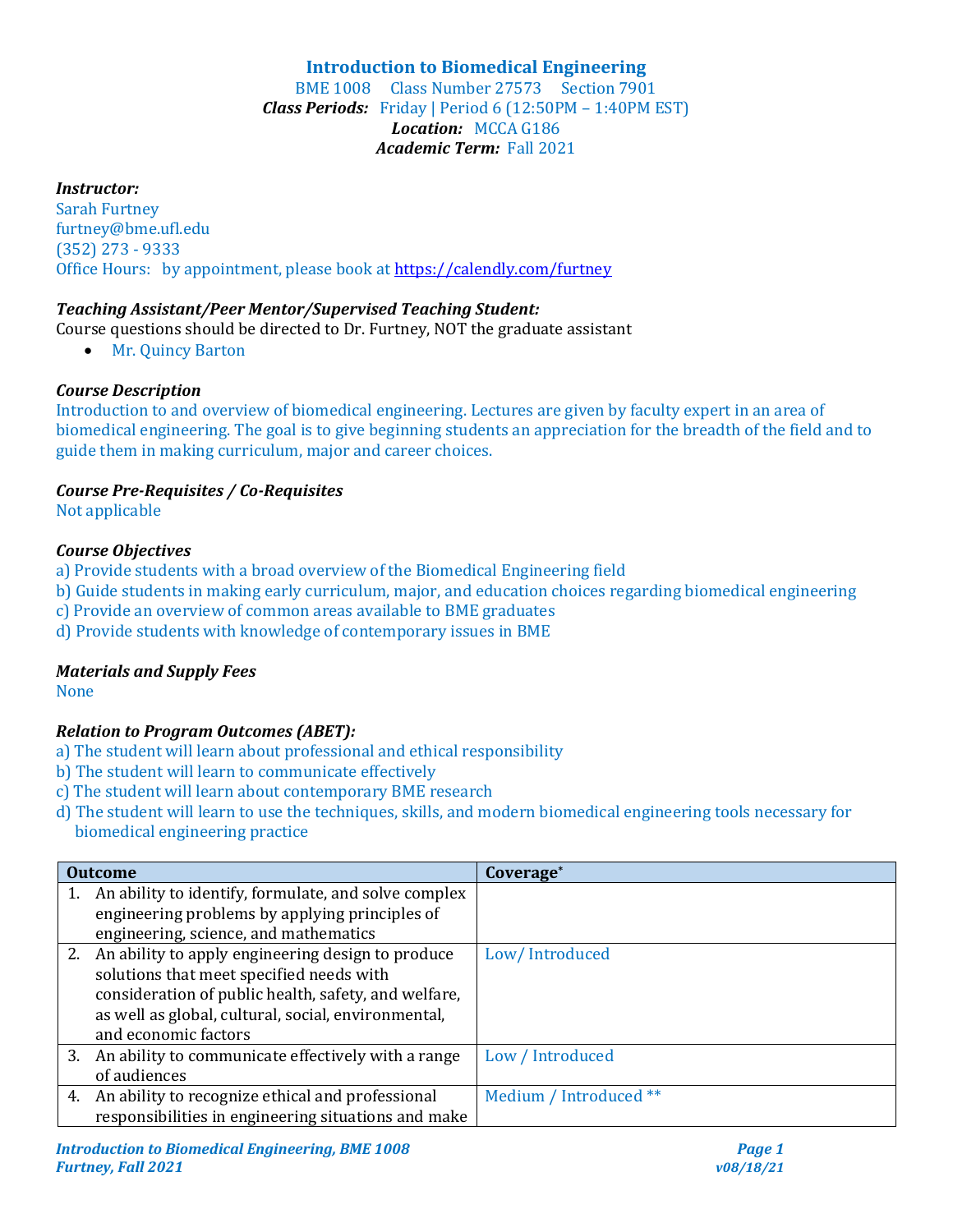| informed judgments, which must consider the           |                   |
|-------------------------------------------------------|-------------------|
| impact of engineering solutions in global,            |                   |
| economic, environmental, and societal contexts        |                   |
| 5. An ability to function effectively on a team whose |                   |
| members together provide leadership, create a         |                   |
| collaborative and inclusive environment, establish    |                   |
| goals, plan tasks, and meet objectives                |                   |
| 6. An ability to develop and conduct appropriate      |                   |
| experimentation, analyze and interpret data, and      |                   |
| use engineering judgment to draw conclusions          |                   |
| 7. An ability to acquire and apply new knowledge as   | High / Introduced |
| needed, using appropriate learning strategies         |                   |

\*Coverage is given as high, medium, or low. An empty box indicates that this outcome is not covered or assessed in the course.

\*\*Data is collected to assess this student outcome

## *Required Textbooks and Software*

Canvas access via website and/or smartphone application

#### *Recommended Materials*

*The following websites provide a nice overview of the BME field and current events:*

- <http://bme.ufl.edu/> (Information on our faculty, research, and laboratories)
- <http://bme.ufl.edu/academics/undergraduate> (Information on the undergraduate UF BME curriculum)
- <http://www.bmes.org/> (Check out the undergraduate research section for career connections, news and press, and other resources)
- <http://whitaker.org/> (Check out undergraduate research programs and summer programs)
- <https://www.nibib.nih.gov/> (Information on recent advances in Biomedical Engineering and government funding in BME).
- <https://www.embs.org/> (Information on the IEEE Engineering in Medicine and Biology Society)
- <https://www.crc.ufl.edu/students/events-and-programs/> (UF Career Resource Center events)

## *Course Schedule*

| August 27: | Dr. Sarah Furtney, BME Instructional Assistant Professor & Undergraduate Coordinator |
|------------|--------------------------------------------------------------------------------------|
|            | [Introduction]                                                                       |

September 3: Dr. Kyle Allen, BME Associate Professor [orthopaedic engineering for degenerative joint diseases]

September 10: Dr. Kevin Otto, BME Professor & Senior Associate Chair [neural engineering, device-tissue interfaces, and neurostimulation]

- September 17: Dr. Meghan Ferrall-Fairbanks, BME Assistant Professor [quantitative systems biology for cancer treatment]
- September 24: Dr. Wes Bolch, BME Professor [medical physics]
- October 1: Dr. Michele Manuel, Materials Science and Engineering Department Chair & MSE Professor [biodegradable alloys]
- October 15: Dr. Ana Martin-Ryals, Agricultural and Biological Engineering Assistant Professor & Undergraduate Coordinator [biosensors]
- October 22: Dr. May Mansy, BME Instructional Assistant Professor [bioinstrumentation and learning assistant program]
- October 29: Dr. Yong Huang, MAE Professor [additive manufacturing of biological structures]
- November 5: Diversity and Inclusion in Biomedical Engineering
- November 12: Dr. Josh Furtney, Chief Resident UF Health Internal Medicine [BME clinical perspectives]
- November 19: Dr. Lee Murfee, BME Associate Professor and Associate Chair for Undergraduate Studies & Ms. Kelly Stalter, BME Academic Advisor [BME curriculum and careers]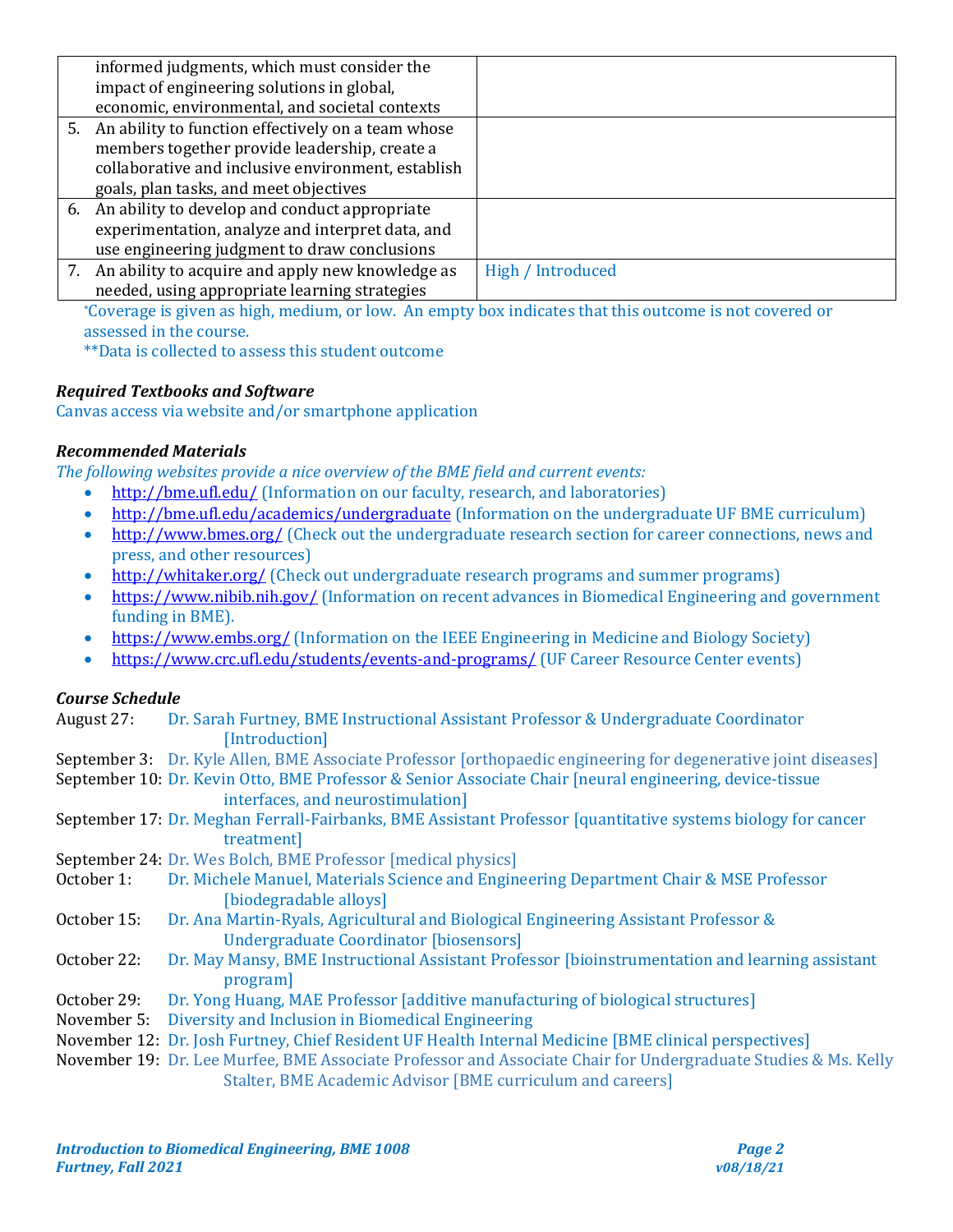December 3: BME Design – Dr. Lee Murfee, BME Associate Professor [junior design], and Dr. Lakiesha Williams, BME Associate Professor [junior design] and Dr. Eric Fuller, BME Instructional Assistant Professor [senior design]

Dec 8: Last Day of Classes

- Dec 9-10: Reading Days
- Dec 11-17: Final Exams, BME 1008 DOES NOT have a final exam scheduled during the assigned exam block

## *Attendance Policy, Class Expectations, and Make-Up Policy*

- *Engagement with the course lecture sessions (synchronously or asynchronously) is required and will make up a substantial part of your final grade*. Every lecture will have a unique assignment submission in which you will provide information demonstrating that you have listened to the class discussion. Both Canvas and Zoom can be accessed via web browser or smartphone app. You can join the zoom class session and submit the associated assignment via either platform support.
- In-person attendance is NOT mandatory.
- For those attending in-person, follow common professional standards of being engaged and not disruptive in the classroom.
- Netiquette (net + etiquette) is the code of proper conduct applied to virtual online spaces. This code is dictated by common sense rules (manners) and social conventions. Refer to netiquette document provided in course files
- 20% will be deducted for coursework submitted late. The instructor can waive this penalty for accommodations and extenuating circumstances. Please communicate with your instructor! Deadline extensions can also be granted for accommodations and extenuating circumstances.
- Excused absences must be consistent with university policies in the undergraduate catalog [\(https://catalog.ufl.edu/ugrad/current/regulations/info/attendance.aspx\)](https://catalog.ufl.edu/ugrad/current/regulations/info/attendance.aspx) and require appropriate documentation.

#### *Evaluation of Grades*

| <b>Assignment</b>  | <b>Percentage of Final Grade</b> |  |
|--------------------|----------------------------------|--|
| Attendance         | <b>20%</b>                       |  |
| Quizzes            | 35%                              |  |
| <b>Assignments</b> | 45%                              |  |
|                    | 100%                             |  |

## *Grading Policy*

The following is given as an example only.

| Percent       | Grade | Grade<br><b>Points</b> |
|---------------|-------|------------------------|
| $93.4 - 100$  | A     | 4.00                   |
| $90.0 - 93.3$ | $A -$ | 3.67                   |
| $86.7 - 89.9$ | $B+$  | 3.33                   |
| $83.4 - 86.6$ | B     | 3.00                   |
| $80.0 - 83.3$ | $B -$ | 2.67                   |
| $76.7 - 79.9$ | $C+$  | 2.33                   |
| 73.4 - 76.6   | C.    | 2.00                   |
| $70.0 - 73.3$ | $C -$ | 1.67                   |
| $66.7 - 69.9$ | D+    | 1.33                   |
| $63.4 - 66.6$ | D     | 1.00                   |
| $60.0 - 63.3$ | D-    | 0.67                   |
| $0 - 59.9$    | E     | 0.00                   |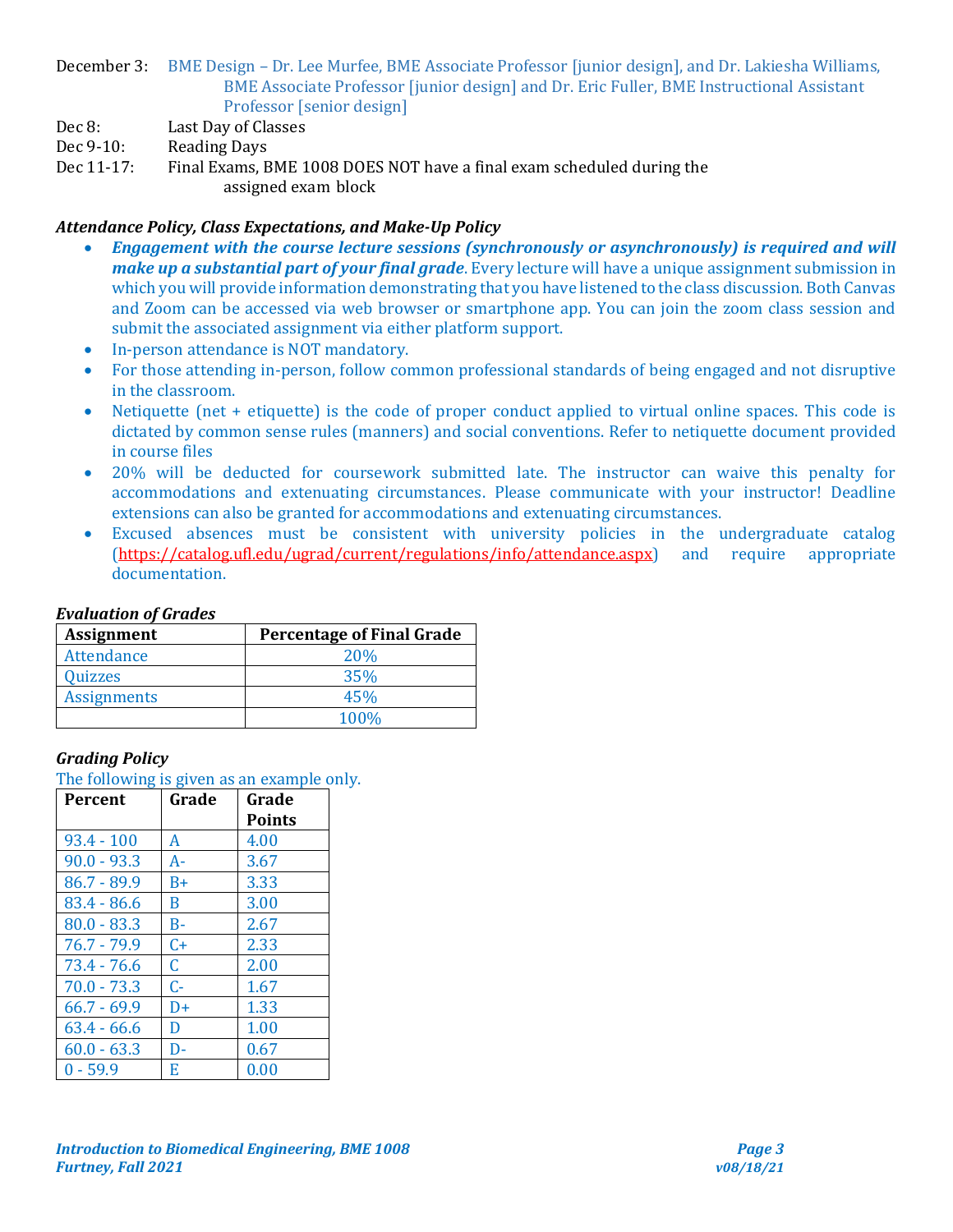## More information on UF grading policy may be found at:

<https://catalog.ufl.edu/ugrad/current/regulations/info/grades.aspx>

#### *Students Requiring Accommodations*

Students with disabilities who experience learning barriers and would like to request academic accommodations should connect with the disability Resource Center by visiting [https://disability.ufl.edu/students/get-started/.](https://disability.ufl.edu/students/get-started/) It is important for students to share their accommodation letter with their instructor and discuss their access needs, as early as possible in the semester.

## *Course Evaluation*

Students are expected to provide professional and respectful feedback on the quality of instruction in this course by completing course evaluations online via GatorEvals. Guidance on how to give feedback in a professional and respectful manner is available at [https://gatorevals.aa.ufl.edu/students/.](https://gatorevals.aa.ufl.edu/students/) Students will be notified when the evaluation period opens, and can complete evaluations through the email they receive from GatorEvals, in their Canvas course menu under GatorEvals, or via [https://ufl.bluera.com/ufl/.](https://ufl.bluera.com/ufl/) Summaries of course evaluation results are available to students at https://gatorevals.aa.ufl.edu/public-results/

## *Online Course Recording*

Our class sessions may be audio visually recorded for students in the class to refer back and for enrolled students who are unable to attend live. Students who participate with their camera engaged or utilize a profile image are agreeing to have their video or image recorded. If you are unwilling to consent to have your profile or video image recorded, be sure to keep your camera off and do not use a profile image. Likewise, students who un-mute during class and participate orally are agreeing to have their voices recorded. If you are not willing to consent to have your voice recorded during class, you will need to keep your mute button activated and communicate exclusively using the "chat" feature, which allows students to type questions and comments live. The chat will not be recorded or shared. As in all courses, unauthorized recording and unauthorized sharing of recorded materials is prohibited.

## **In-Class Recording**

Students are allowed to record video or audio of class lectures. However, the purposes for which these recordings may be used are strictly controlled. The only allowable purposes are (1) for personal educational use, (2) in connection with a complaint to the university, or (3) as evidence in, or in preparation for, a criminal or civil proceeding. All other purposes are prohibited. Specifically, students may not publish recorded lectures without the written consent of the instructor.

A "class lecture" is an educational presentation intended to inform or teach enrolled students about a particular subject, including any instructor-led discussions that form part of the presentation, and delivered by any instructor hired or appointed by the University, or by a guest instructor, as part of a University of Florida course. A class lecture does not include lab sessions, student presentations, clinical presentations such as patient history, academic exercises involving solely student participation, assessments (quizzes, tests, exams), field trips, private conversations between students in the class or between a student and the faculty or lecturer during a class session.

Publication without permission of the instructor is prohibited. To "publish" means to share, transmit, circulate, distribute, or provide access to a recording, regardless of format or medium, to another person (or persons), including but not limited to another student within the same class section. Additionally, a recording, or transcript of a recording, is considered published if it is posted on or uploaded to, in whole or in part, any media platform, including but not limited to social media, book, magazine, newspaper, leaflet, or third party note/tutoring services. A student who publishes a recording without written consent may be subject to a civil cause of action instituted by a person injured by the publication and/or discipline under UF Regulation 4.040 Student Honor Code and Student Conduct Code.

# *University Honesty Policy*

UF students are bound by The Honor Pledge which states, "We, the members of the University of Florida community, pledge to hold ourselves and our peers to the highest standards of honor and integrity by abiding by the Honor Code.

*Introduction to Biomedical Engineering, BME 1008 Page 4 Furtney, Fall 2021 v08/18/21*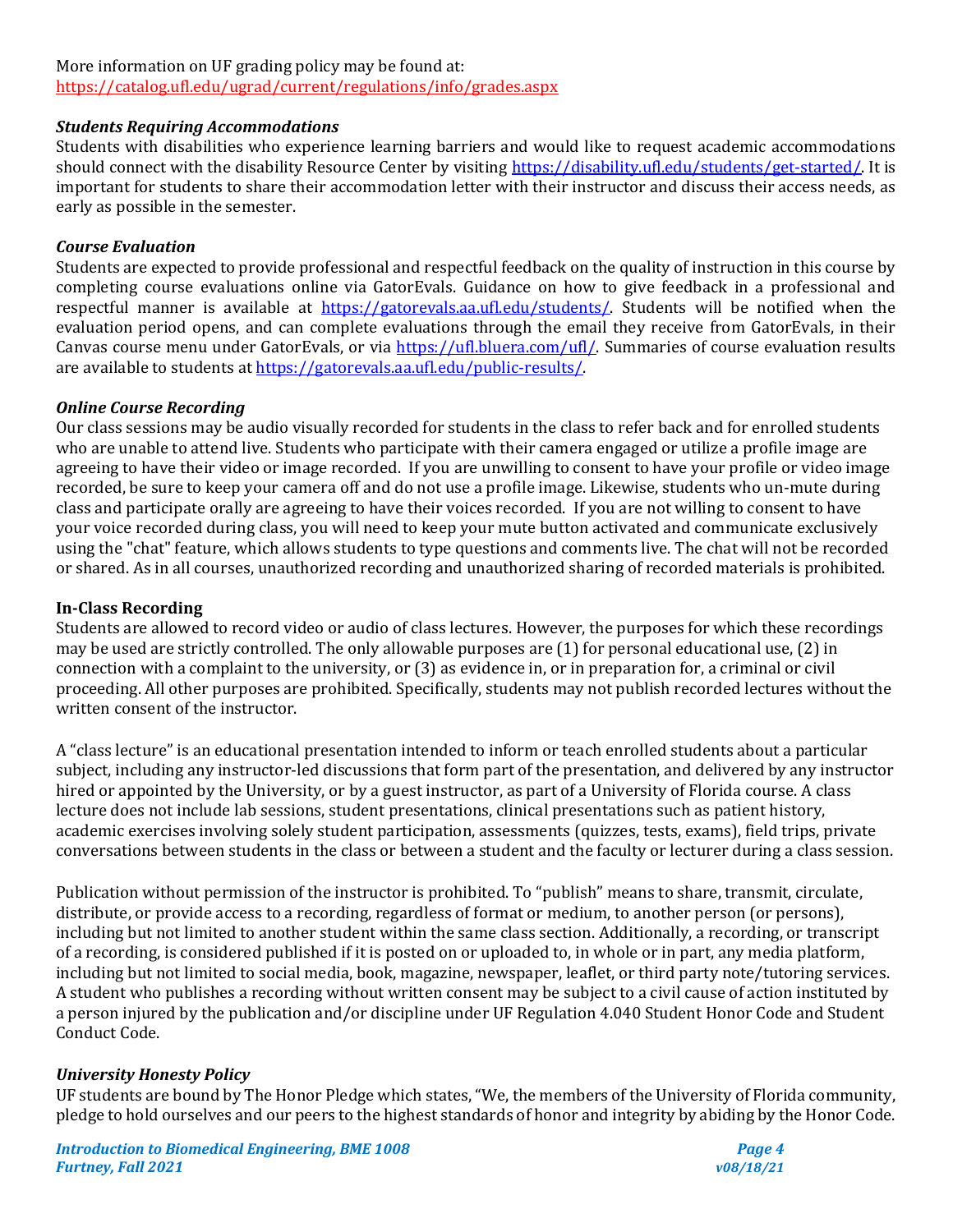On all work submitted for credit by students at the University of Florida, the following pledge is either required or implied: "On my honor, I have neither given nor received unauthorized aid in doing this assignment." The Conduct Code [\(https://sccr.dso.ufl.edu/process/student-conduct-code/\)](https://sccr.dso.ufl.edu/process/student-conduct-code/) specifies a number of behaviors that are in violation of this code and the possible sanctions. If you have any questions or concerns, please consult with the instructor or TAs in this class.

## *Commitment to a Safe and Inclusive Learning Environment*

The Herbert Wertheim College of Engineering values broad diversity within our community and is committed to individual and group empowerment, inclusion, and the elimination of discrimination. It is expected that every person in this class will treat one another with dignity and respect regardless of gender, sexuality, disability, age, socioeconomic status, ethnicity, race, and culture.

If you feel like your performance in class is being impacted by discrimination or harassment of any kind, please contact your instructor or any of the following:

- Your academic advisor or Graduate Program Coordinator
- Jennifer Nappo, Director of Human Resources, 352-392-0904, [jpennacc@ufl.edu](mailto:jpennacc@ufl.edu)
- Curtis Taylor, Associate Dean of Student Affairs, 352-392-2177, [taylor@eng.ufl.edu](mailto:taylor@eng.ufl.edu)
- Toshikazu Nishida, Associate Dean of Academic Affairs, 352-392-0943[, nishida@eng.ufl.edu](mailto:nishida@eng.ufl.edu)

## *Software Use*

All faculty, staff, and students of the University are required and expected to obey the laws and legal agreements governing software use. Failure to do so can lead to monetary damages and/or criminal penalties for the individual violator. Because such violations are also against University policies and rules, disciplinary action will be taken as appropriate. We, the members of the University of Florida community, pledge to uphold ourselves and our peers to the highest standards of honesty and integrity.

#### *Student Privacy*

There are federal laws protecting your privacy with regards to grades earned in courses and on individual assignments. For more information, please see: <https://registrar.ufl.edu/ferpa.html>

## *Campus Resources:*

## *Health and Wellness*

## **U Matter, We Care:**

Your well-being is important to the University of Florida. The U Matter, We Care initiative is committed to creating a culture of care on our campus by encouraging members of our community to look out for one another and to reach out for help if a member of our community is in need. If you or a friend is in distress, please contact [umatter@ufl.edu](mailto:umatter@ufl.edu) so that the U Matter, We Care Team can reach out to the student in distress. A nighttime and weekend crisis counselor is available by phone at 352-392-1575. The U Matter, We Care Team can help connect students to the many other helping resources available including, but not limited to, Victim Advocates, Housing staff, and the Counseling and Wellness Center. Please remember that asking for help is a sign of strength. In case of emergency, call 9-1-1.

**Counseling and Wellness Center:** [https://counseling.ufl.edu,](https://counseling.ufl.edu/) and 392-1575; and the University Police Department: 392-1111 or 9-1-1 for emergencies.

#### **Sexual Discrimination, Harassment, Assault, or Violence**

If you or a friend has been subjected to sexual discrimination, sexual harassment, sexual assault, or violence contact the **[Office of Title IX Compliance](https://titleix.ufl.edu/)**, located at Yon Hall Room 427, 1908 Stadium Road, (352) 273-1094, [title-ix@ufl.edu](mailto:title-ix@ufl.edu)

**Sexual Assault Recovery Services (SARS)**  Student Health Care Center, 392-1161.